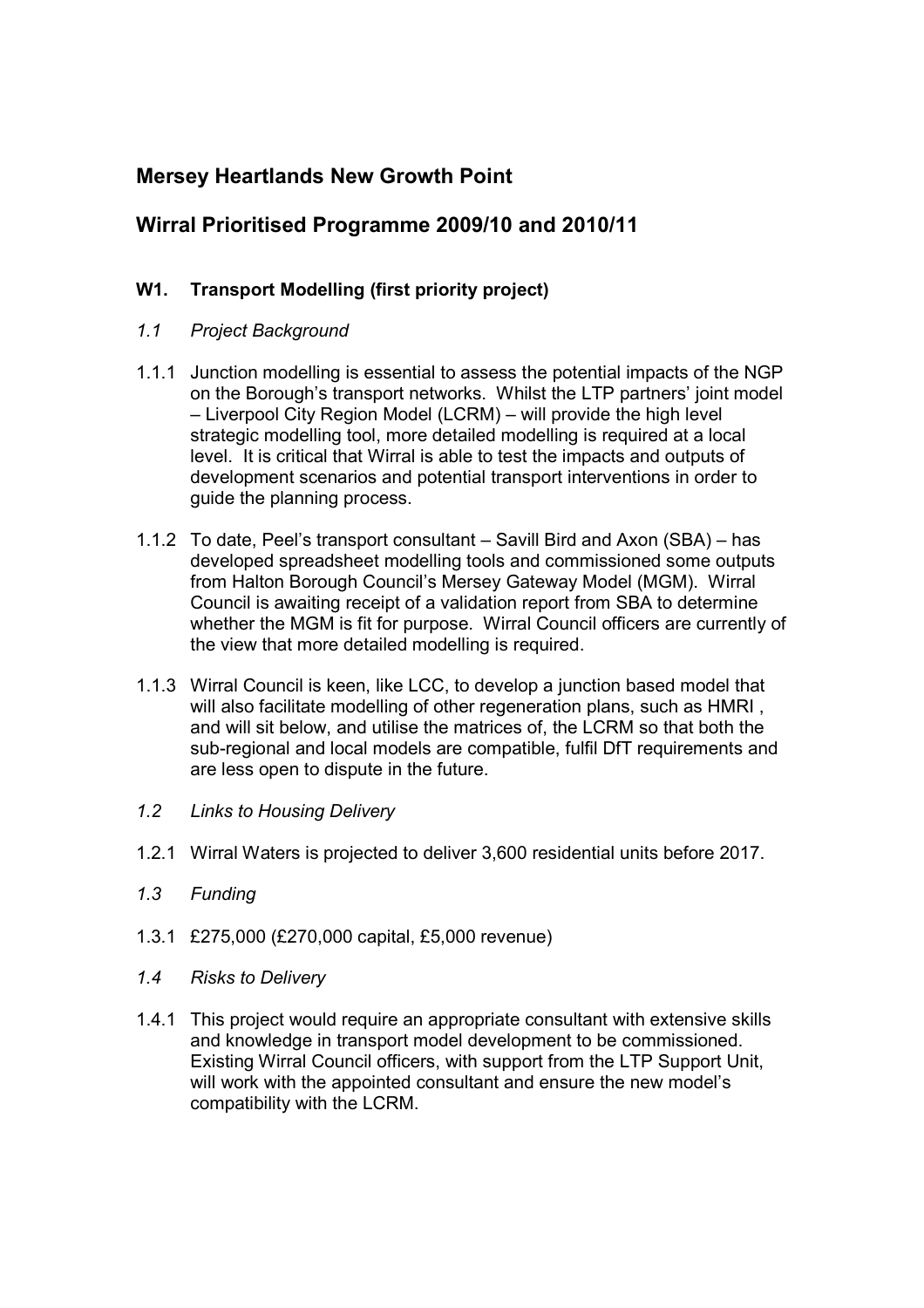### W2. Economic Viability Assessment (first priority project)

#### 2.1 Project Background

- 2.1.1 Commercial viability analysis to provide commercial advice to the partners on the deliverability, funding profile, suitability/priority and scale of planning contributions.
- 2.2 Links to Housing Delivery
- 2.2.1 To provide an appropriate framework for determining viability and planning contributions for planning applications for housing.
- 2.3 Funding
- 2.3.1 £25,000 revenue, to be divided £10,000 2009/10 and £15,000 2010/11
- 2.4 Risks to Delivery
- 2.4.1 Procurement, failure to specify the task to provide an appropriate framework.

#### W3. New Build Shared Equity – Financial Assistance to support Shared Ownership (first priority project)

- 3.1 Project Background
- 3.1.1 Financial assistance to develop innovative means of delivering affordable home ownership and other forms of affordable housing support such as equity release loans, rent to purchase products etc.
- 3.2 Links to Housing Delivery
- 3.2.1 To deliver the aims of the Growth Point in respect of affordable housing, to ensure the creation of sustainable communities.
- 3.3 Funding
- 3.3.1 £740,000 capital, to be divided £600,000 2009/10 and £140,000 2010/11.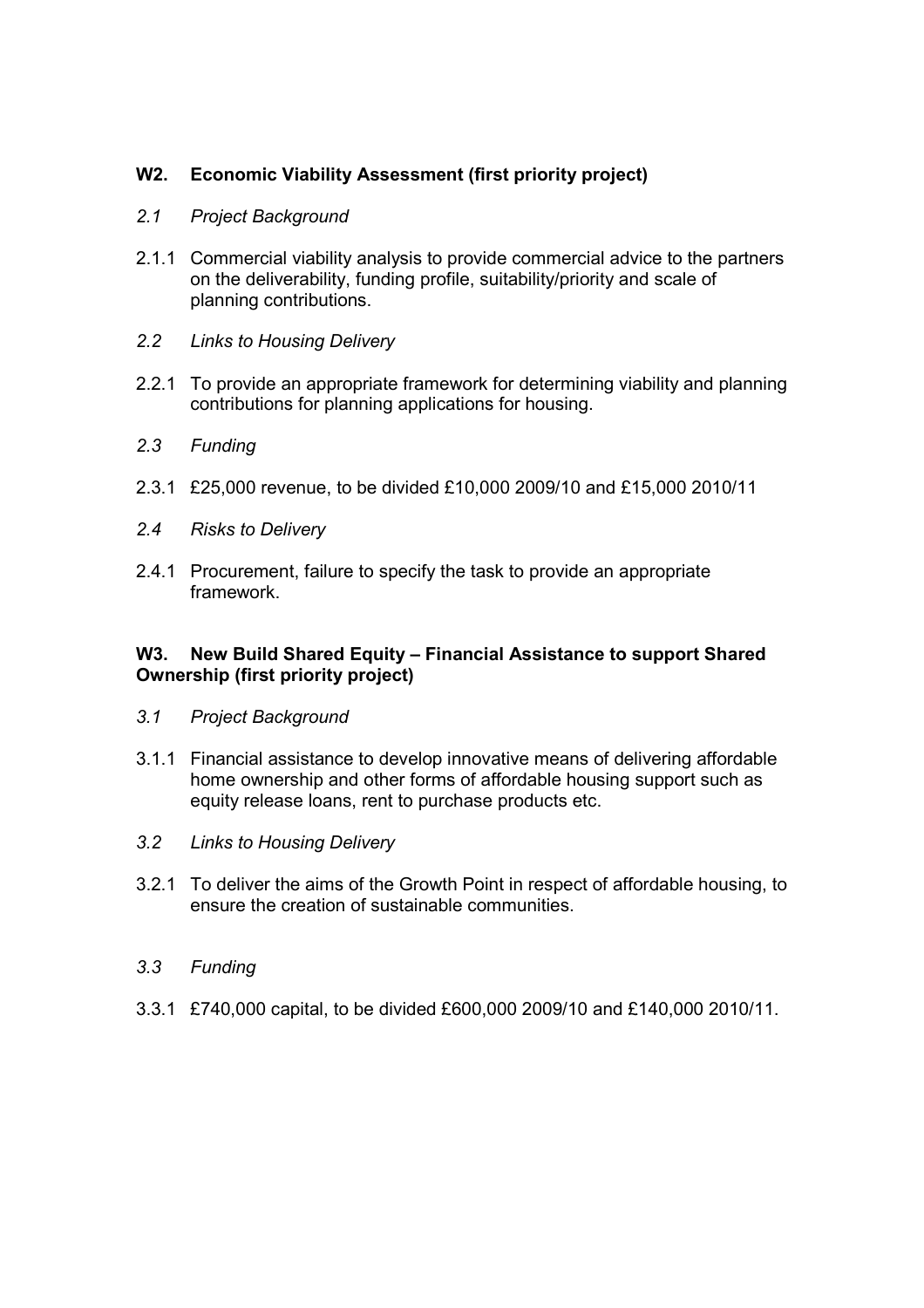#### 3.4 Risks to Delivery

3.4.1 Failure to provide enough of an incentive to attract buyers would result in failure to spend budget.

#### W4. Strategic acquisitions HMRI (2009/10 and 2010/11 first priority project)

- 4.1 Project Background
- 4.1.1 Acquisition of key sites within HMRI area, including on main corridors, where high quality new development would raise profile and attractiveness of the area
- 4.2 Links to Housing Delivery
- 4.2.1 Acquisition and remediation of key sites will provide opportunities for high quality new housing development, subject to relevant planning permissions.
- 4.3 Funding
- 4.3.1 £1,340,000 (£40,000 revenue and £1,300,000 capital) 2010/11.
- 4.4 Risks to Delivery
- 4.4.1 Failure to agree acquisition price with owners. Risk of second year funding being cut by CLG. May require revenue costs to be offset to years subsequent to 2010/11 or use of alternative resources.

#### W5. Strategic acquisitions HMRI (2009/10 and 2010/11 second priority project)

- 5.1 Project Background
- 5.1.1 Acquisition of key sites within HMRI area, including on main corridors, where high quality new development would raise profile and attractiveness of the area.
- 5.2 Links to Housing Delivery
- 5.2.1 Acquisition and remediation of key sites will provide opportunities for high quality new housing development, subject to relevant planning permissions.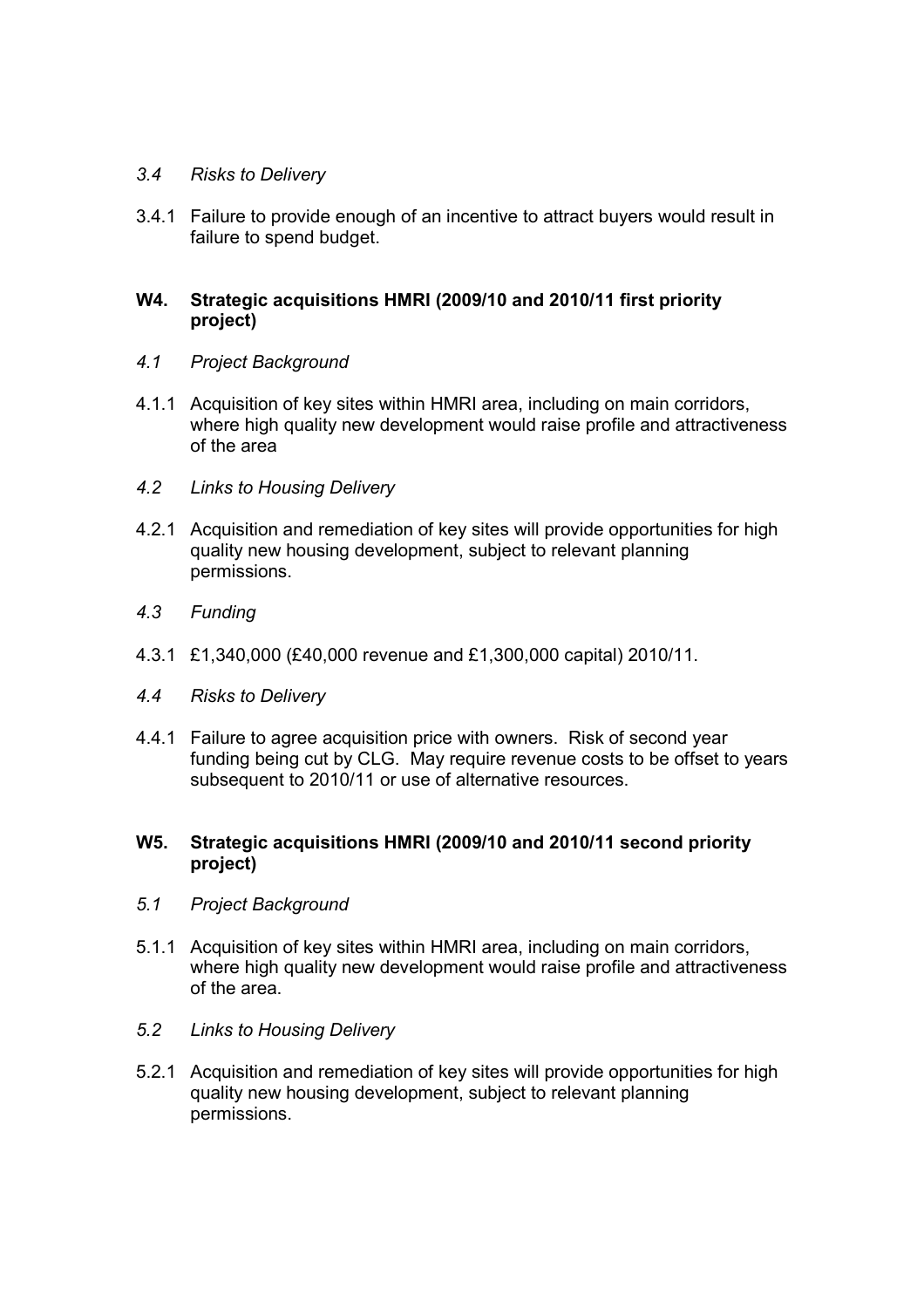### 5.3 Funding

- 5.3.1 £800,000 capital 2010/11
- 5.4 Risks to Delivery
- 5.4.1 Failure to agree acquisition price with owners. Risk of second year funding being cut by CLG.

#### W6. Northbank Infrastructure (second priority project)

- 6.1 Project Background
- 6.1.1 To create a new residential-led mixed use community as a catalyst to the growth of housing and economic development in inner Wirral, planning applications submitted in February 2009, to be determined in summer 2009, for a phased development.
- 6.1.2 A primary sub-station is required for Phase 1 of the Northbank scheme (£120,000), together with electricity network reinforcement (£250,000). Subsidised delivery of community facilities post-2011 (childcare or healthcare unit £1 million).
- 6.2 Links to Housing Delivery
- 6.2.1 Initial planning applications for 142 units to be delivered by 2011 and a further 1,531 units maximum to 2016.
- 6.3 Funding
- 6.3.1 £1,370,000 capital (£370,000 2009/10 and £1,000,000 2010/11).
- 6.4 Risks to Delivery
- 6.4.1 Delays to implementation of Northbank project.

#### W7. Key transport infrastructure (second priority project)

#### 7.1 Project Background

7.1.1 This project will deliver improvements to the pedestrian and cycle networks from the Northbank area of Wirral Waters to key public transport hubs at Birkenhead Bus Station, Seacombe Ferry Terminal and Merseyrail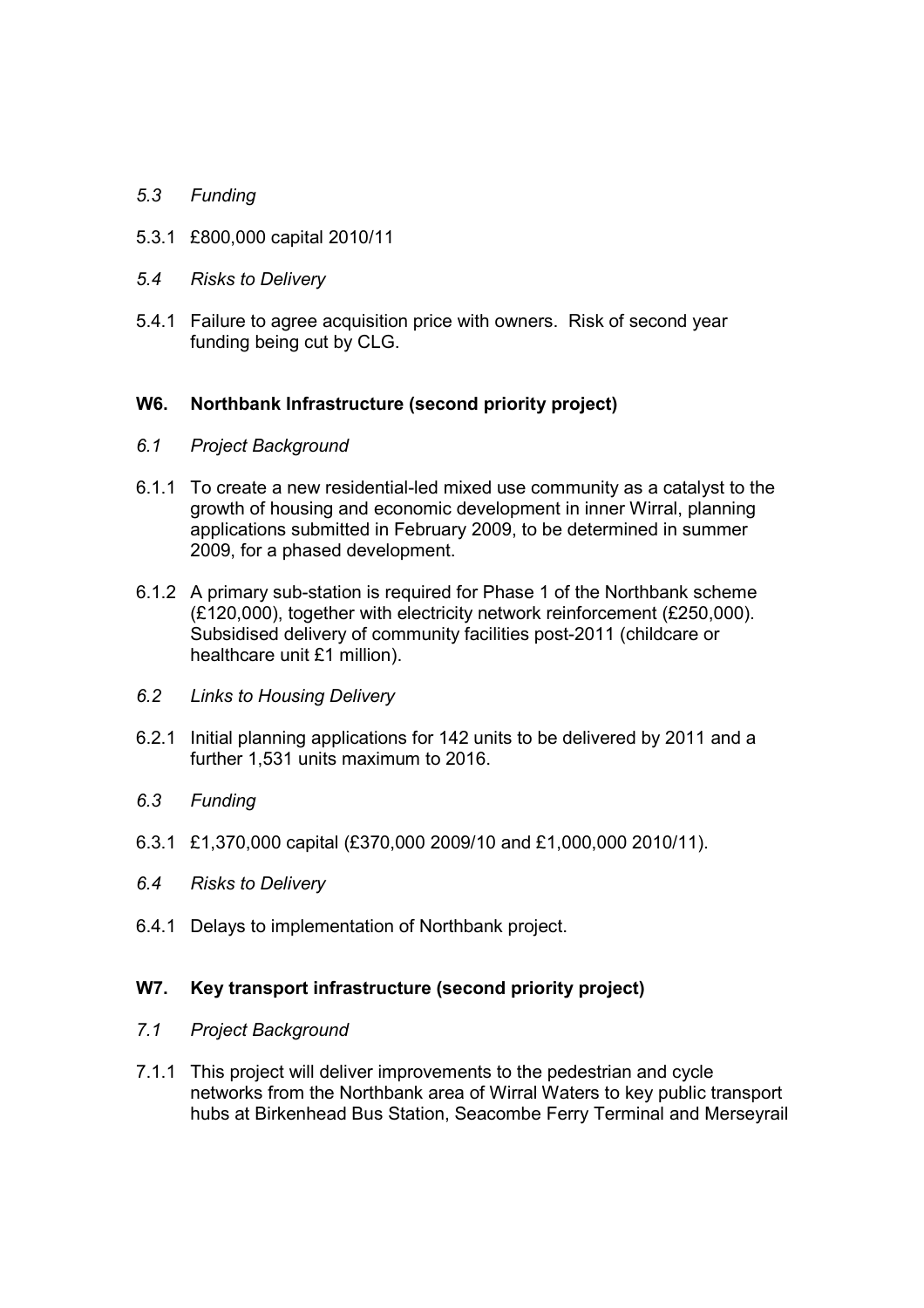stations – principally Birkenhead North, Birkenhead Park and Conway Park. The proposed improvements will address problems with pedestrian/cycle accessibility as well as traffic management and congestion. The focus is on the infrastructure improvements that can be delivered to 2011.

- 7.1.2 The project is that submitted to the Government for CIF2 funding. Whilst included by the region in the top 6 submissions for further consideration by Government and although a Full Business Case has been submitted in May 2009, it will not be known until later in 2009 if funding has actually been secured.
- 7.2 Links to Housing Delivery
- 7.2.1 The transport improvements are fundamental to supporting delivery of 3,600 dwellings by 2016 within the 'East Float' area of Wirral Waters. However, in the longer-term they will assist delivery of some 15,000 new dwellings within the overall Wirral Waters regeneration scheme.
- 7.3 Funding
- 7.3.1 £1,500,000 capital 2009/10
- 7.3.2 Total cost of the project is £2.9 million, however, in recognition of the limited availability of CIF2 nationally, funding of 50% is being sought from the NGP on the basis that the full CIF2 bid is unlikely to be fulfilled. Should CIF2 funding exceed 50%, the amount over and above could be released back into the NGP fund for reallocation. Should the CIF2 bid be unsuccessful, alternative funding sources will need to be secured.
- 7.4 Risks to Delivery
- 7.4.1 The proposed improvements will be implemented within existing adopted highway or on private land in the ownership of Peel Holdings. Therefore, other than insufficient funding, there are no unknown risks to delivery.

#### W8. Green infrastructure (second priority project)

- 8.1 Project Background
- 8.1.1 To assist the delivery of established and emerging green infrastructure projects, which will create recreational resources for new residents and improve the local environment for existing residents.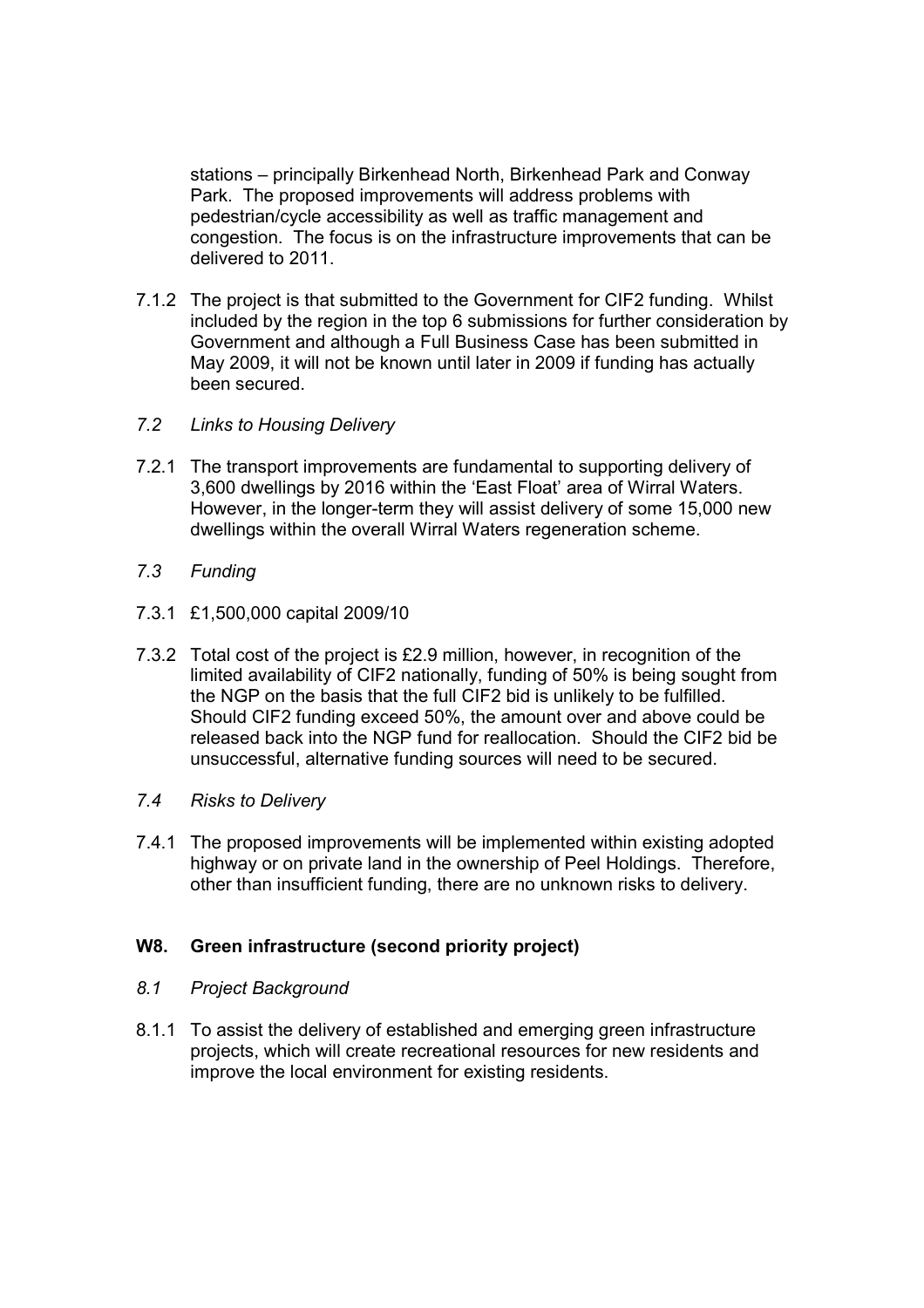#### 8.2 Links to Housing Delivery

- 8.2.1 To provide green and blue recreational and ecological assets for new and existing communities, including linking into and delivering the Regional Park.
- 8.3 Funding
- 8.3.1 £2,000,000 (£100,000 revenue £900,000 capital 2009/10, £100,000 revenue £900,000 capital 2010/11).
- 8.4 Risks to Delivery
- 8.4.1 Site acquisition delays. Over-commitment of programme.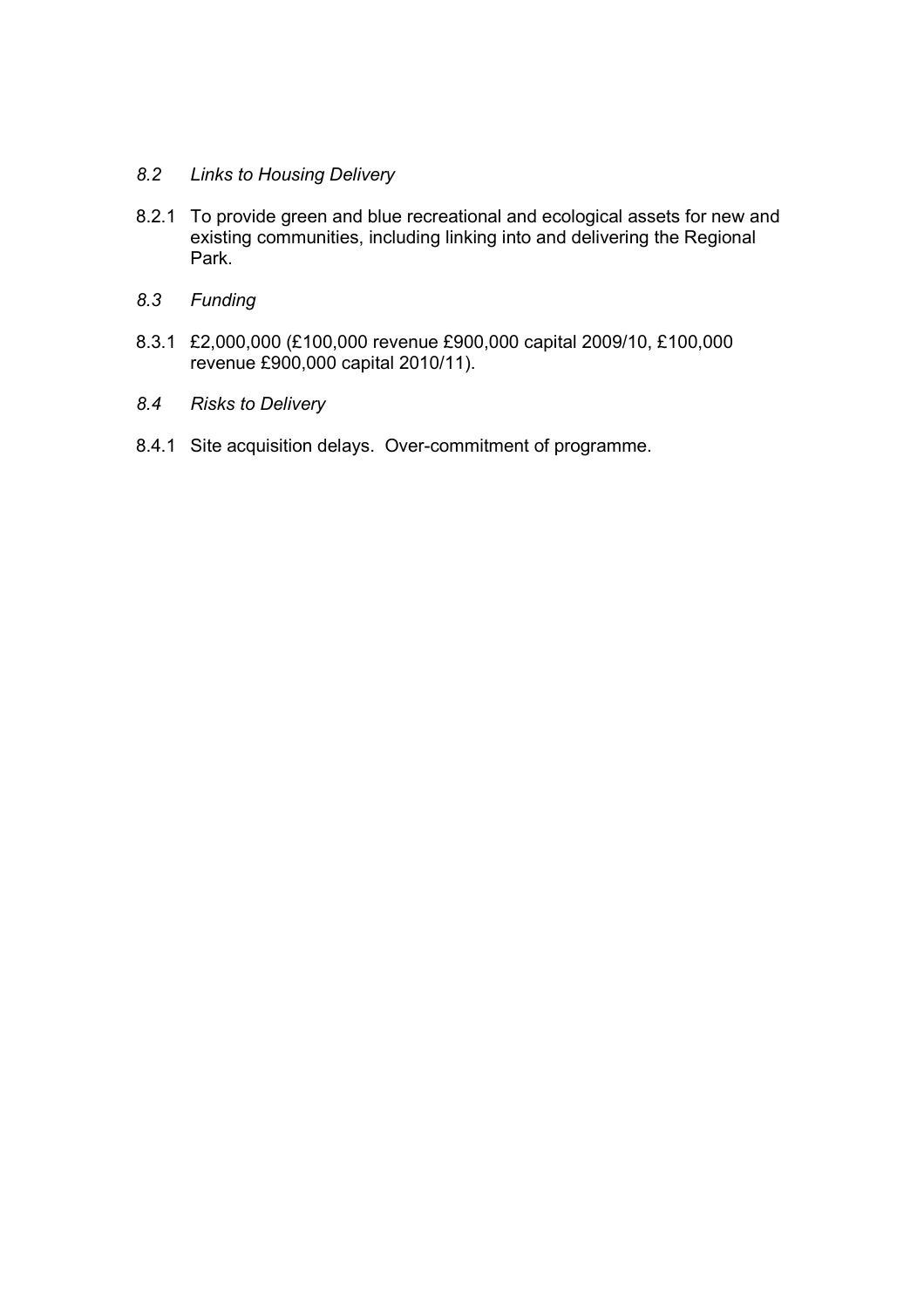## Table: Programme summary

| Programme                  | Project        | Project                                                                                                                        | Funding    | Capital                           |
|----------------------------|----------------|--------------------------------------------------------------------------------------------------------------------------------|------------|-----------------------------------|
| date                       | reference      |                                                                                                                                | required   | (C)/Revenue<br>(R)                |
| (a)                        | W <sub>1</sub> | <b>Transport modelling</b>                                                                                                     | £275,000   | £270,000 (C)<br>£5,000 $(R)$      |
|                            | W <sub>2</sub> | <b>Economic Viability</b><br>assessment                                                                                        | £25,000    | R                                 |
| (b)                        | W <sub>3</sub> | Affordable housing<br>products - New Build<br>Shared Equity -<br><b>Financial Assistance to</b><br>support shared<br>ownership | £740,000   | $\overline{C}$                    |
| (c)                        | W4             | Key strategic site<br>acquisitions HMRI                                                                                        | £1,340,000 | £1,300,000<br>(C)<br>£40,000 (R)  |
| Sub-total                  |                |                                                                                                                                | £2,380,000 |                                   |
| first priority             |                |                                                                                                                                |            |                                   |
|                            | W <sub>5</sub> | Key strategic site<br>acquisitions HMRI (2 <sup>nd</sup><br>priority)                                                          | £800,000   | (C)                               |
|                            | W <sub>6</sub> | Northbank infrastructure<br>(2 <sup>nd</sup> priority)                                                                         | £1,370,000 | $\mathsf C$                       |
|                            | W7             | Key transport<br>infrastructure (2nd<br>priority)                                                                              | £1,500,000 | $\mathsf C$                       |
| (d)                        | W <sub>8</sub> | Green infrastructure(2nd<br>priority)                                                                                          | £2,000,000 | £1,800,000<br>(C)<br>£200,000 (R) |
| Sub-total                  |                |                                                                                                                                | £5,670,000 |                                   |
| second<br>priority         |                |                                                                                                                                |            |                                   |
|                            |                |                                                                                                                                |            |                                   |
| <b>Total Wirral</b><br>bid |                |                                                                                                                                | £8,050,000 |                                   |

Programme date:

# (a) 0-6 months (2009/10)

 1 Key transport infrastructure subject to CIF2 bid